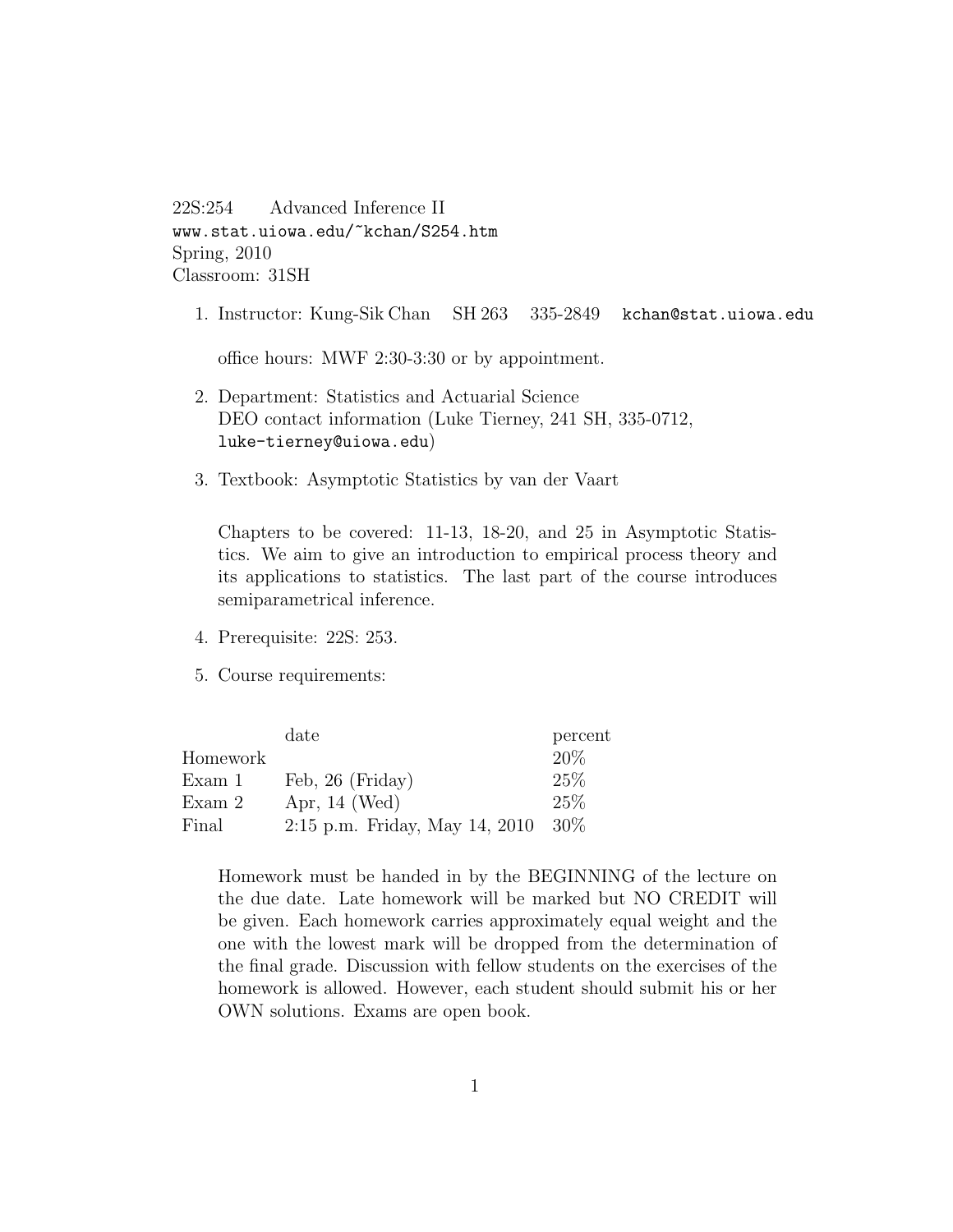- 6. Grades: Your grade for this course will be assigned according to the following approximate scale:
	- 90 to 100 A
	- 80 to 89 B
	- 70 to 79 C
	- 60 to 69 D
	- 0 to 59 F

This scale is not absolute, and the cutoff points may vary depending on the difficulty of the exams. Also, borderline cases may receive  $a +$ or  $-$ .

- 7. Miscellaneous:
	- Administrative Home The College of Liberal Arts and Sciences is the administrative home of this course and governs matters such as the add/drop deadlines, the second-grade-only option, and other related issues. Different colleges may have different policies. Questions may be addressed to 120 Schaeffer Hall, or see the CLAS Student Academic Handbook.
	- Electronic Communication University policy specifies that students are responsible for all official correspondences sent to their University of Iowa e-mail address (@uiowa.edu). Faculty and students should use this account for correspondences. (Operations Manual, III.15.2. Scroll down to k.11.)
	- Accommodations for Disabilities A student seeking academic accommodations should first register with Student Disability Services and then meet privately with the course instructor to make particular arrangements. See www.uiowa.edu/~sds/ for more information.
	- Academic Fraud Plagiarism and any other activities when students present work that is not their own are academic fraud. Academic fraud is a serious matter and is reported to the departmental DEO and to the Associate Dean for Undergraduate Programs and Curriculum. Instructors and DEOs decide on appropriate consequences at the departmental level while the Associate Dean enforces additional consequences at the collegiate level. See the CLAS Academic Fraud section of the Student Academic Handbook.